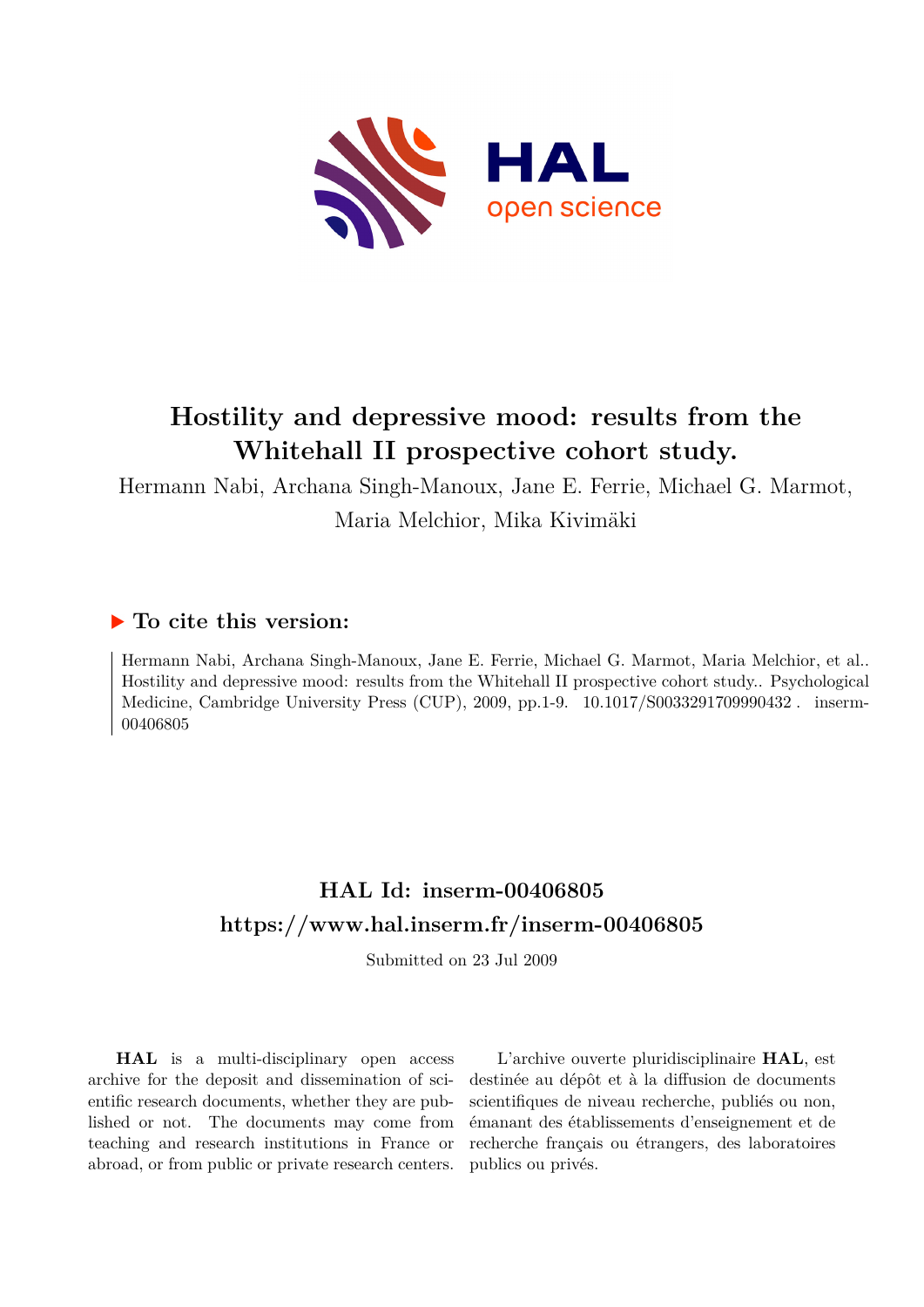## *Hostility and depressive mood: results from the Whitehall II prospective cohort study*

Nabi Hermann <sup>1</sup> \* , Singh-Manoux Archana <sup>123</sup> , Ferrie Jane E. <sup>3</sup> , Marmot Michael G. <sup>3</sup> , Melchior Maria <sup>1</sup> , Kivimäki Mika <sup>3</sup>

<sup>1</sup> Santé publique et épidémiologie des déterminants professionnels et sociaux de la santé INSERM : U687, IFR69, Université Paris Sud -*Paris XI, Universit*é *de Versailles-Saint Quentin en Yvelines, H*ô*pital Paul Brousse 16, av Paul Vaillant Couturier 94807 VILLEJUIF,FR*

*Centre de G rontologie 2* <sup>é</sup> *AP-HP, H*ô*pital Sainte-Perine, FR*

*Department of Epidemiology and Public Health 3 University College of London, London WC1E 6B,GB*

\* Correspondence should be adressed to: Hermann Nabi <hermann.nabi@inserm.fr>

## **Abstract Background**

**The psychosocial vulnerability model of hostility posits that hostile individuals, given their oppositional attitudes and behaviours, are more likely to have increased interpersonal conflicts, lower social support, more stressful life events and higher likelihood of depression. However, little research has tested this hypothesis using large scale prospective samples. The present study aims to assess the predictive value of hostility for depressive mood.**

## **Methods**

**Data are from 3,399 participants in the Whitehall II cohort study, aged 35**–**55 years at baseline (phase 1**=**1985**–**1988). Cynical hostility was measured at phase 1 using the Cook-Medley-Hostility-scale. Depressive mood was assessed at phase 7 (2002**–**2004) using the Center-for-Epidemiologic-Studies Depression-Scale (CES-D). Sociodemographic characteristics, health related-behaviours, common mental disorders and antidepressant medication intake were assessed at phase 1. Stressful live events (SL-E) and confiding/emotional support were measured at phases 1, 2 (1989**–**1990), and 5 (1997**–**1999).**

## **Results**

**Compared to participants in the lowest quartile of cynical-hostility, those in the highest quartiles were more likely to have depressive mood (second quartile: OR**=**1.58, 95**% **CI; 1.14**–**2.20; third quartile: OR**=**2.78; 95**% **CI, 2.03**–**3.77; fourth quartile: OR**=**4.66; 95**% **CI, 3.41**–**6.36) in analysis adjusted for sociodemographic characteristics. This graded association was somewhat attenuated (up to 18**%**) but remained robust to adjustments for the covariates measured at baseline and follow-up. The association was also evident in participants free of mental health difficulties at baseline.**

#### **Conclusions**

**Cynical-hostility is a strong and robust predictor of depressive mood. Consideration of personality characteristics may be crucial to the understanding and management of depression.**

**Author Keywords** hostility ; depressive mood ; psychosocial vulnerability ; stressful life events ; social support

## **INTRODUCTION**

Depression is a major public health issue worldwide (Moussavi et al., 2007). Projections of the Global Burden of Disease (GBD) suggest that depression will account for 10% of the total disease burden in high-income countries by 2030 (Mathers and Loncar, 2006). The psychosocial vulnerability model of hostility posits that hostile individuals, given their oppositional attitudes and behaviours, are more likely to have increased interpersonal conflicts, lower social support, more stressful life events and higher likelihood of depression ( Kivimaki et al., 2003, Miller et al., 1996). Research suggests that stressful life-events (SL-E) may be independent risk factors (Kendler et al., 1999) for depression with several studies showing SL-E to be associated with an increased risk of both the onset (Caspi et al., 2003) and recurrence of depression (Bifulco et al., 2000). Another well established factor in the aetiology of depression is social support. According to the "stress-buffering" hypothesis (Cohen and Wills, 1985), social support may protect from the negative effects of stressors such as SL-E, hence protecting against depression. Indeed, a large body of evidence has shown that a low level of social support predicts future depression and recovery from depressive episodes (Brown et al., 1994, Johnson et al., 1999).

We argue that cynical hostility, a personality trait characterized by general cynicism and interpersonal mistrust, may increase the risk of depressive disorders because hostility is related to both SL-E and social support (Hardy and Smith, 1988, Smith and Frohm, 1985). However, there is little research on the predictive value of hostility for depressive disorders using large scale prospective samples. A small scale cross-sectional study (Felsten, 1996) conducted among undergraduate students found cynical hostility to be strongly associated with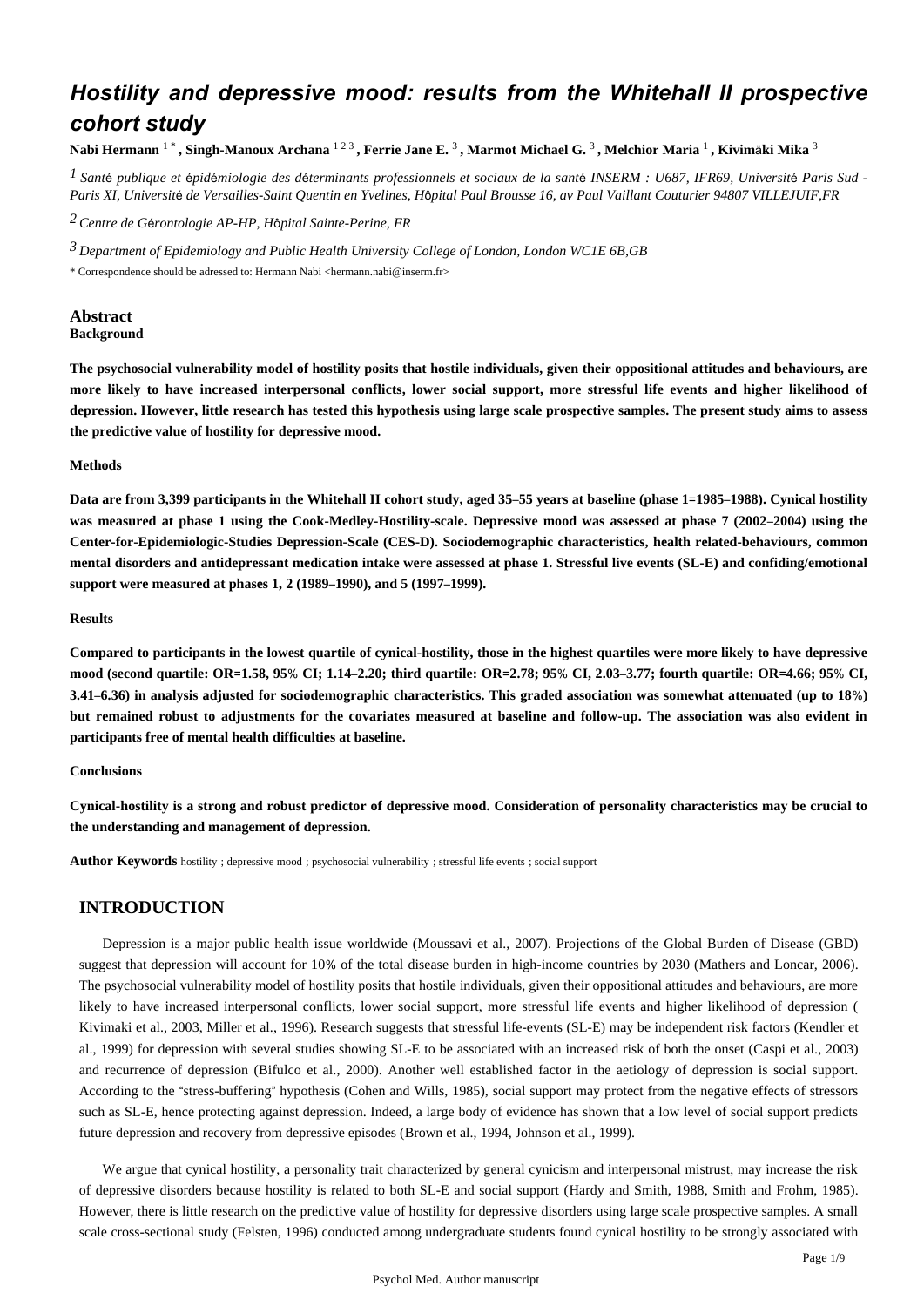depressive mood. Another study (Heponiemi et al., 2006) examining the longitudinal effects of hostility on depressive tendencies among 1413 men and women found cynical hostility to be related to an increase in depressive tendencies after 5 years. Depressive mood may reinforce hostile feelings and behaviours toward others (Painuly et al., 2005), or influence the assessment of cynical hostility (Kendler et al., 2006); a longer time lag between assessment of hostility and the measurement of depression would allow the examination of whether the influence of cynical hostility on depressive mood persists over time. The aim of the present study is to examine the predictive value of cynical hostility measured in midlife age on depressive mood 19 years later by controlling for baseline common mental disorders, antidepressants medication intake as well as for SL-E and confiding/emotional support at the baseline and during the follow-up.

## **MATERIAL & METHODS**

Data are drawn from the Whitehall II study, established in 1985 as a longitudinal study to examine the socioeconomic gradient in health and disease among 10,308 civil servants (6,895 men and 3,413 women). All civil servants aged 35–55 years in 20 London based departments were invited to participate by letter, and 73% agreed. Baseline screening (Phase 1) took place during 1985–1988, and involved a clinical examination and a self-administered questionnaire. Subsequent phases of data collection have alternated between postal questionnaire alone [Phases 2 (1989–1990), 4 (1995–1996), 6 (2001) and 8 (2006)] and postal questionnaire accompanied by a clinical examination [Phases 3 (1991–1993), 5 (1997–1999) and 7 (2002–2004)]. The University College London ethics committee approved the study.

## **Measures**

**Cynical hostility**, defined as a personality trait characterized by general cynicism and interpersonal, was assessed using the Cook-Medley Hostility scale (Cook and Medley, 1954) at phase 1 (1985–1988). Internal consistency, test–retest reliability, and construct validity of this scale have been demonstrated (Smith, 1992). Participants completed an abridged 38-item version (Cronbach alpha = 0.83) of the original 50-item instrument. Item savings were necessary because of the extreme length of the original questionnaire; the Minnesota Multiphasic Personality Inventory (Hathaway and McKinley, 1943) (numbers of the omitted items are: 19, 183, 237, 253, 386, 394, 410, 455, 458, 485, 504, and 558). Cynical Hostility levels were determined based on the quartile distribution [lowest (0–6), middle lowest (7– 10), middle highest (11–15) and highest (> 16)]. The lowest quartile was the reference category.

We also used the eight-item "Cynical Distrust Scale" (alpha = 0.72), an alternative short-form measure of cynical hostility, derived by factor analysis from the Cook-Medley Hostility Scale by Everson and colleagues. (Everson et al., 1997) Here again, cynical distrust levels were based on the quartile distribution [lowest (0–8), middle lowest (9), middle highest (10–11) and highest (> 11)]

**Depressive mood** at follow up was assessed using the Center for Epidemiologic Studies Depression Scale (CES-D, Cronbach alpha = 0.83) at phase 7 (2002–2004). The CES-D, a widely used and validated instrument, is a 20-item self-report questionnaire designed to measure depressive mood in community studies (Radloff, 1977). A score ≥ 16 from a total possible score of 60 reflects significant depressive mood and risk for presence of clinical depression (Radloff, 1977).

#### **Covariates**

**Sociodemographic measures** included age, sex, ethnicity, and socioeconomic position (SEP) assessed by British civil service grade of employment taken from the phase 1 questionnaire.

**Health-related behaviours** assessed at phase 1 included smoking status (never, ex, and current), exercise (≥1.5 or <1.5 hours of moderate or vigorous exercise/week), heavy alcohol consumption in units of alcohol consumed per week (>22 for men and >15 for women), and body mass index (BMI) (<20, 20–24.9, 25–29.9, or ≥30 kg/m<sup>2</sup>).

**Common mental disorder** at baseline was assessed using the self-administered 30-item General Health Questionnaire at phase 1. In each GHQ item an enquiry is made about the presence or absence of a specific symptom. On the basis of receiver operating characteristics analysis and previous studies, we defined people with a GHQ sum score of 5 or more as cases and those scoring 0–4 as non-cases ( Stansfeld and Marmot, 1992b). In the present study in which GHQ scores were validated against a Clinical Interview Schedule, the sensitivity (73%) and specificity (78%) using this measure of 'caseness' was acceptable (Stansfeld and Marmot, 1992b).

**Antidepressant medication** at phase 1 was assessed by asking participants whether in the last 14 days they had taken antidepressants prescribed by a doctor (yes/no).

**Stressful life events** at phases 1, 2, and 5 included the number stressful life events  $(0, 1, 2, 2)$  and more) derived from an eight item self-reported question concerning experiences in the previous 12 months. The instruction "The following is a list of things that can happen to people. Try to think back over the past 12 months and remember if any of these things happened to you and, if so, how much you were upset or disturbed by it?" was followed by a list of events: 1) Personal serious illness, injury or operation; 2) Death of a close relative; 3) Serious illness, injury or operation of a close relative or friend; 4) Major financial difficulty; 5) Divorce, separation or break-up of personal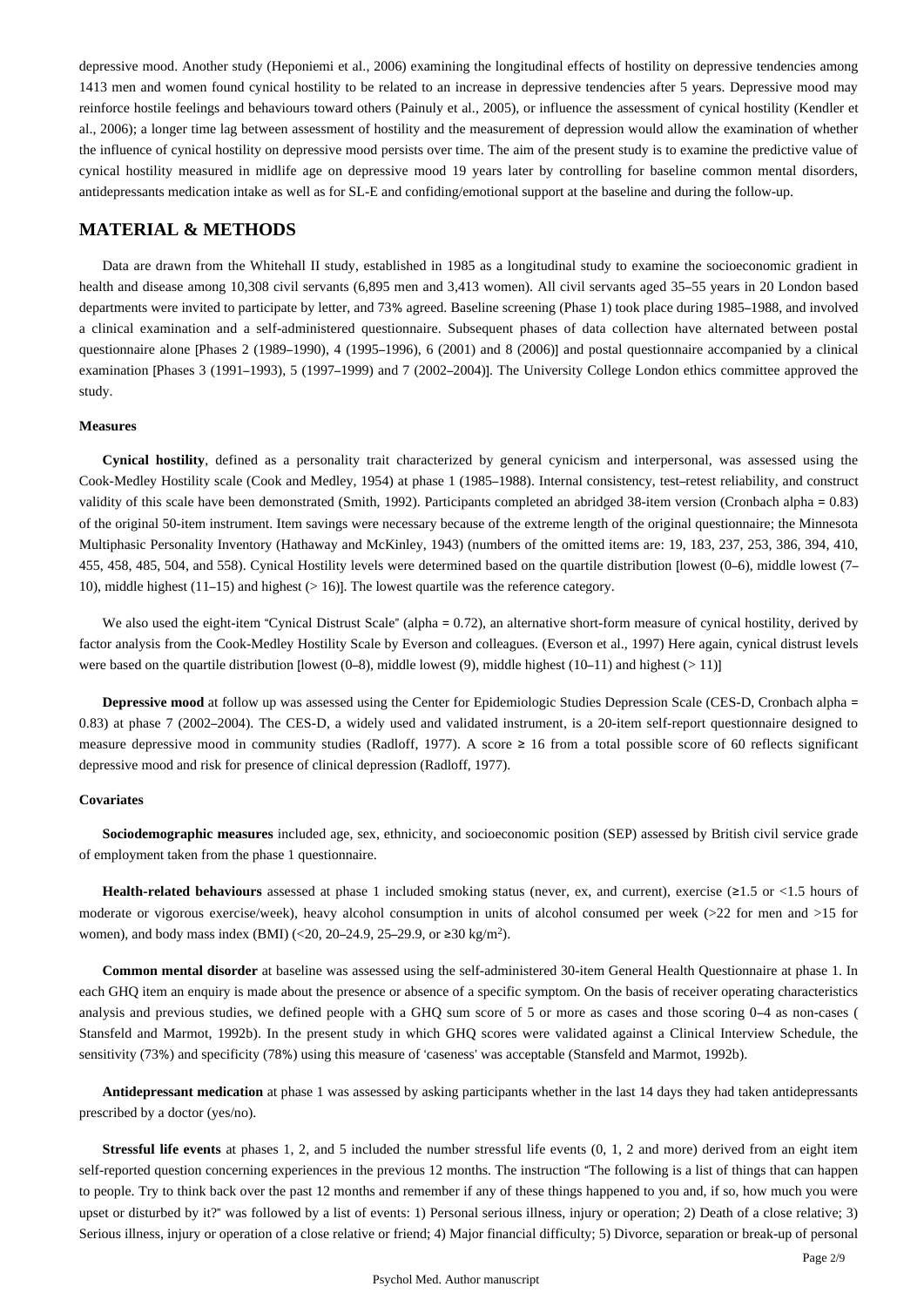intimate relationship; 6) Other marital or family problem; 7) Any mugging, robbery, accident or similar event; 8) Change of job or residence.

**Confiding/emotional support** at phases 1, 2, and 5 was assessed using the Close Persons Questionnaire (Stansfeld and Marmot, 1992a) which included a 7-item scale measuring wanting to confide, confiding, sharing interests, boosting self-esteem and reciprocity relative to the first close relationship. Each item of the scale was evaluated using a Likert scale ranging from 1 to 4 with higher scores indicating more confiding/emotional support. The final confiding/emotional support scores were divided in three groups based on tertiles representing different levels of exposure to confiding/emotional support (low, middle, high).

#### **Statistical analysis**

Differences in cynical hostility score levels and depressive mood status as a function of the baseline covariates were assessed using a chi-square test.

The association between cynical hostility and the depressive mood at follow-up was assessed using logistic regressions in 5 serially adjusted models. In Model 1 no adjustment was made. Model 2 adjusted the likelihood of depressive mood for sex, age, ethnicity and socioeconomic position. In model 3, the analysis was additionally adjusted for smoking, BMI, alcohol consumption and physical exercise. Model 4 had two elements: model 4a was additionally adjusted for baseline stressful life events and confiding/emotional support score (phase 1) and model 4b for stressful life events and confiding/emotional support score at baseline and during the follow-up (phases 1, 2, and 5). Model 5 had further adjustments for antidepressant medication and common mental disorders at baseline. The same serial analyses were undertaken to examine the association between cynical distrust and depressive mood at follow-up. The interaction between cynical hostility with sex in relation to depressive mood was notstatistically significant (P >0.05), leading us to combine men and women in the analyses.

## **RESULTS**

Only 75% of the 10308 participants were asked to complete the hostility scale at phase 1 due to this measure being introduced after the start of the baseline survey. 6484 participants responded to the hostility questions (84% of those asked). 6012 participants at Phase 7 responded to the CES-D Scale; 3639 of these had data cynical hostility. Finally, 3399 participants had complete data on cynical hostility, depressive mood and the 13 covariates. The mean age (SD) at baseline was 44 (5.9) years. The prevalence of depressive mood among these participants at phase 7 was 15.1%.

Table 1 shows the associations between covariates (Phase 1), cynical hostility (Phase 1) and depressive mood (Phase 7). Higher cynical hostility scores were associated with younger age, lower socioeconomic position, being non-white, higher BMI, antidepressant medication intake, having common mental disorders, higher number of SL-E, lower social network size, and higher social isolation (all  $p \leq$ 0.007). The presence of depressive mood at Phase 7 was associated with being female, younger age, lower socioeconomic position, being non-white, lower alcohol consumption, lower exercise, antidepressant medication, having common mental disorders, higher number of SL-E, and lower confiding/emotional support score at baseline (all  $p<0.001$ ).

Table 2 presents the association between cynical hostility at baseline (Phase 1) and depressive mood over 19 years later (Phase 7). In model 2, adjusting for sex, age, ethnicity and socioeconomic position, participants in the second quartile of cynical hostility had 1.58 times greater odds (95% CI; 1.14–2.20) of depressive mood compared to those in the first quartile. Those in the third (OR=2.78; 95% CI, 2.03– 3.77) and fourth quartile (OR=4.66; 95% CI, 3.41–6.36) also had a greater likelihood of depressive mood when compared to those in the lowest quartile. Further adjustment for health-related behaviours in model 3 (BMI, alcohol consumption and exercise) did not much change these associations. In Model 4a, when further adjustment was made for baseline SL-E and confiding/emotional support score, the associations were attenuated, particularly for participants in the highest cynical hostility quartile (16% compared to model 2). In model 4b, when further adjustment was made for SL-E and confiding/emotional support score at the baseline and during the follow-up, a similar percentage of attenuation was observed. Finally, further adjustments (model 5) for antidepressant medication intake and common mental disorders at baseline, the odds of depressive mood at follow up was reduced, particularly for participants in the highest cynical hostility level (17% compared to model 3). However, the dose response association between cynical hostility levels and depressive mood was preserved even in the fully adjusted models. In the table we also present the association between cynical distrust and depressive mood. As with cynical hostility, we found evidence of a dose-response association between levels of cynical distrust and the likelihood of depressive mood at follow-up.

## **Sensitivity analyses**

To test the robustness of the present findings, we examined the predictive value of hostility on depressive mood among participants with no mental health difficulties (common mental disorders or antidepressant medication) at study baseline (phase 1). After excluding participants who reported common mental disorders and antidepressant medication at baseline (phase 1), the number of participants with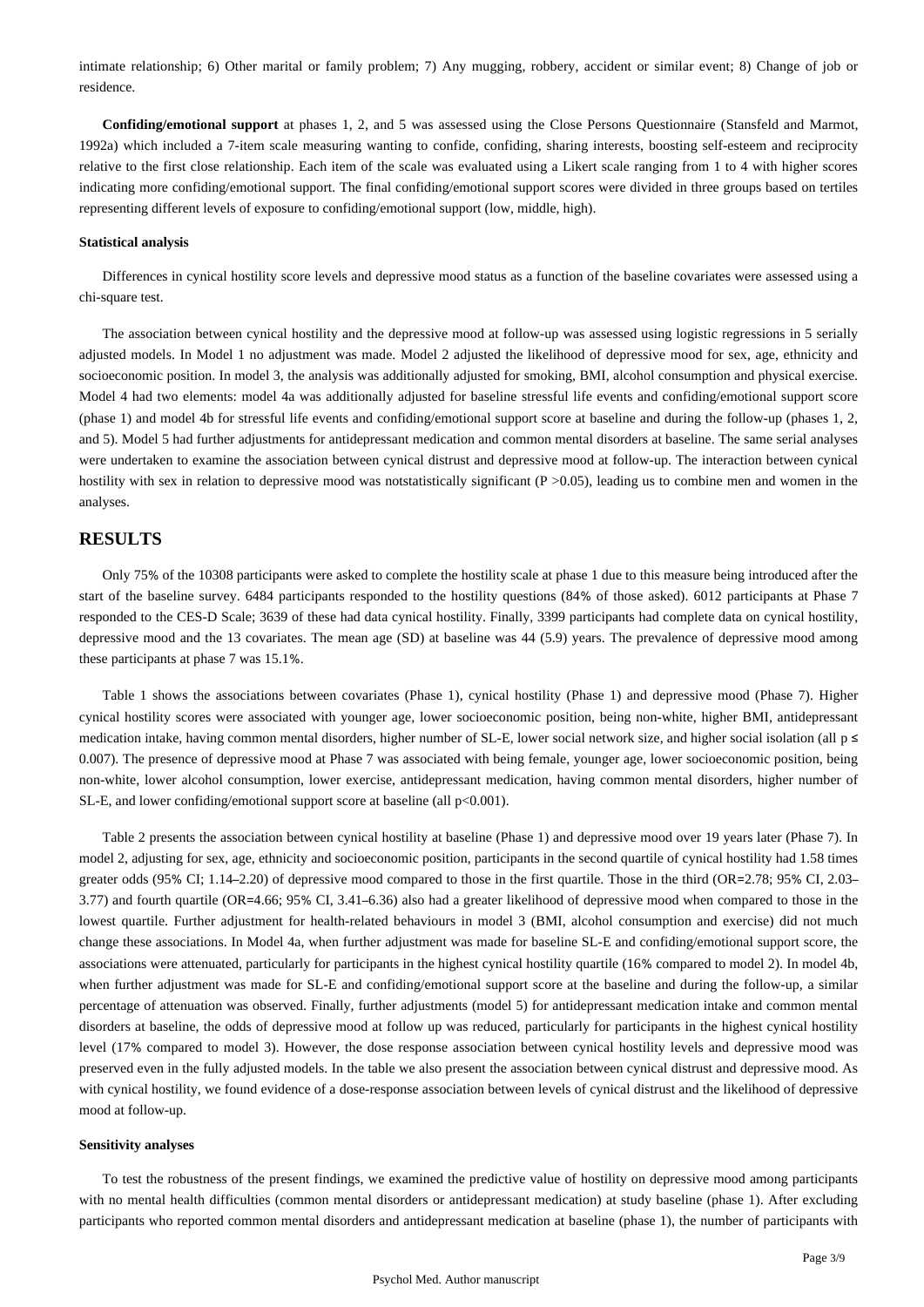depressive mood at follow decreased by 49% to 260. Nevertheless, the magnitude of the association between cynical hostility and depressive mood at follow-up was similar to that observed in the full sample. Participants in the second quartile of cynical hostility had 1.41 times greater odds (95% CI; 0.93–2.12) of depressive mood compared to those in the first quartile. Those in the third (OR=2.30; 95% CI, 1.57–3.37) and fourth quartile (OR=3.39; 95% CI, 2.27–5.07) also had greater likelihood of depressive mood, suggesting that cynical hostility is a strong predictor depressive mood even in individuals free of mental health difficulties at baseline.

Cynical distrust was also assessed at phase 5 of the study; analysis with this measure revealed that it also predicted depressive mood at follow-up, despite the shortened follow-up time (9 years instead of 19): participants in the second quartile of cynical distrust at phase 5 had 1.58 greater odds (95% CI; 2.21–2.05) of depressive mood compared to those in the first quartile. Those in the third (OR=2.03; 95% CI, 1.61–2.56) and fourth quartile (OR=4.06; 95% CI, 3.19–5.17) also had a greater likelihood of depressive mood, suggesting that cynical distrust is a strong and consistent predictor of depressive mood.

## **DISCUSSION**

In this study we sought to examine the longitudinal association between cynical hostility assessed in midlife and depressive mood in early old age. The risk of depressive mood 19 years later increased in a dose-response relationship by level of cynical hostility. This graded association was preserved after controlling for sex, age, ethnicity, socioeconomic position, health-related behaviours (BMI, alcohol consumption, and exercise), common mental disorders, and antidepressant medication at baseline as well as SL-E, confiding/emotional support score at baseline and during the follow-up; all these factors were found to be associated with hostility or depressive mood or with both of them.

## **Comparison with previous studies**

To the best of our knowledge, this is the first longitudinal cohort study to examine the predictive value of cynical hostility on depressive mood over a 19-year period. Both cynical hostility and depressive mood were assessed using standardized tools. We were able to control for a wide range of confounders that have been found to be important both for hostility and depressive mood. We were also able to control for common mental disorder at baseline. Previous studies have shown cross-sectional (Felsten, 1996) and prospective associations over a 5-year follow-up (Heponiemi et al., 2006) between neurotic or cynical hostility and depressive mood. Our findings show the effects of cynical hostility on depressive mood to persist over 19 years. Cynical hostility as personality trait is assumed to be relatively stable during adulthood.(McCrae and Costa Jr, 1994) In our sample the short-form 8-item cynical distrust scale showed moderate stability over 10 years (correlation coefficient  $= 0.53$ ). The prospective association over the 19-year follow-up could imply that cynical hostility is relatively stable across the lifecourse and predicts depressive mood over time. It is also possible that the observed association is the product of a mutually reinforcing cycle between hostility and depression. Some evidence for the latter explanation comes from the stronger association of depression with short-form cynical distrust measured at Phase 5 compared to Phase 1. With either interpretation, our results clearly show cynical hostility to be risk factor for depressive mood.

Our results also show that the cynical distrust scale, a short-form measure of cynical hostility scale developed by Everson and colleagues, shown to be associated with mortality and myocardial infarction,(Everson et al., 1997) is also associated with depressive mood in a similar way to the longer version of the questionnaire. Thus, our results provide further validation of this shortened version of the cynical hostility scale; a finding that will be of interest to other researchers in the field.

The psychosocial vulnerability model of hostility (Kivimaki et al., 2003, Miller et al., 1996) suggests that hostile individuals may be at greater risk for depressive mood because they are more likely to have lower social support and experience more stressful life events. In the present study we found that participants who scored higher on cynical hostility scale were more likely to have a higher number of SL-E and reduced confiding/emotional support score. These factors have also been found to be related to the presence of depressive mood, making them potential mediators of the association between cynical hostility and depressive mood. However, statistical adjustment for baseline number of SL-E and confiding/emotional support score explained at best 16% of the association, providing only partial support for the psychosocial vulnerability model of hostility. Similar attenuation (at best 17%) was observed when the association between cynical hostility and depressive was adjusted for previous common mental disorders (depression and anxiety) and history of antidepressants intake. We were able to model potential mediators of the association between cynical hostility and depressive mood, particularly SL-E and confiding/emotional social support as time-dependent variables. However, controlling for the cumulative number of SL-E and exposure to confiding/emotional support did not strengthen their status as mediators between cynical hostility and depressive mood. The percentage of attenuation in the association was 16% at best.

Adjustment for socioeconomic position attenuated the association between hostility and depressive mood, suggesting that it is a possible confounder. On the other hand, we found no significant interactions between socioeconomic position and hostility in predicting depressive mood. However we cannot conclude that social context is of little importance for the development of hostility and ultimately the liability of depressive mood. Although personality is often seen as a relatively stable individual attribute, it is likely that socioeconomic circumstances affect personality, both in childhood and adulthood (McCrae and Costa, 1987). Previous studies have shown (Bifulco et al.,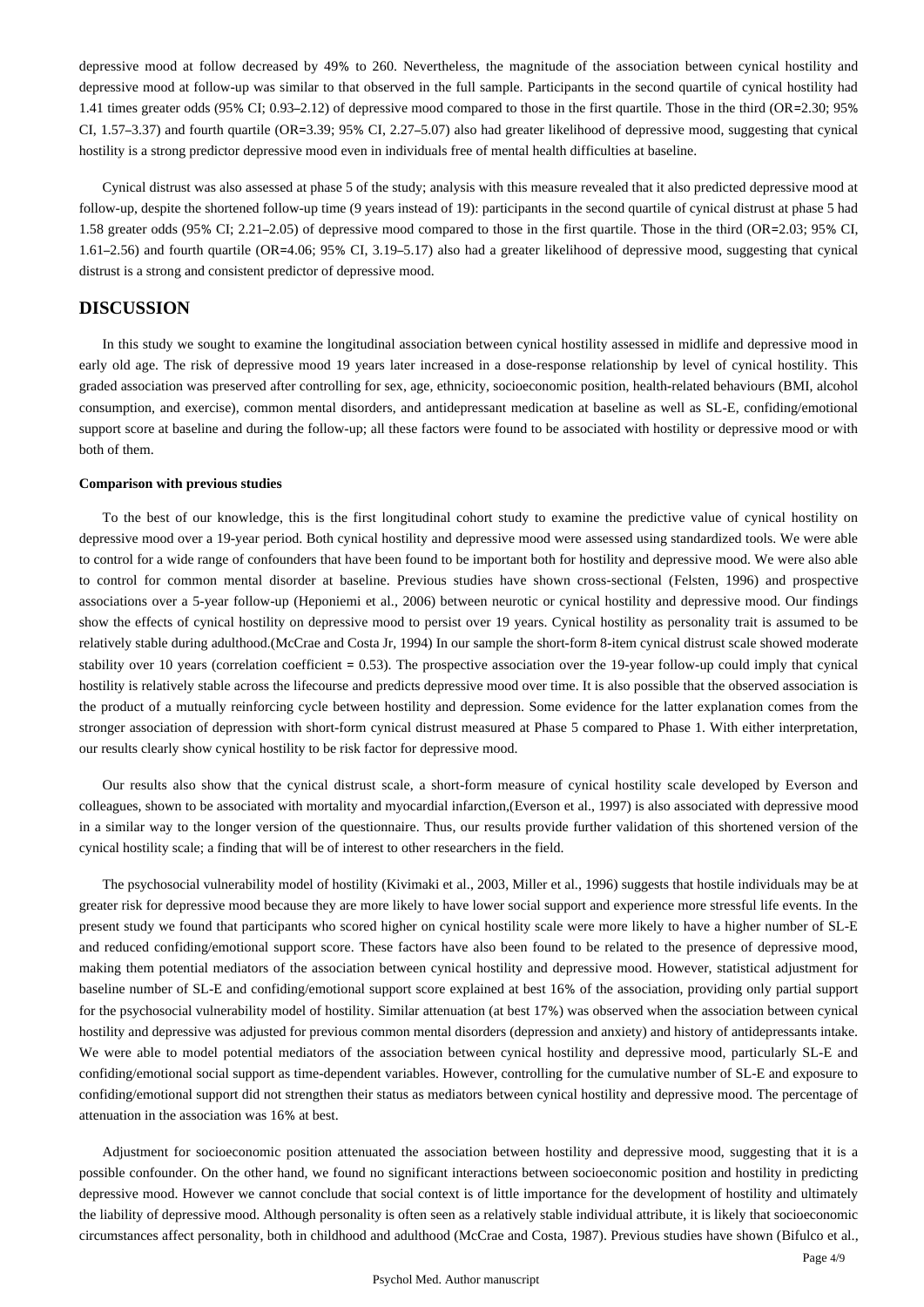1998, Brown et al., 1990a, Brown et al., 1990b, Brown et al., 1990c, Schwartz et al., 1995, Shaffer) that psychological attributes, personality characteristic and self-esteem for instance, are partially rooted in environmental conditions in childhood, (learning) experiences, and rearing styles and that the development of hostility is, in part, explained by factors such as parental behaviour that is overly strict, critical and demanding of conformity. It is also plausible that adult circumstances, such as work-related stressors, contribute to the development or promotion of personality traits, such as hostility. The parental behaviour pattern described above (i.e., overly strict, critical and demanding of conformity) may be viewed as a reflection of the parents' occupational and other life experiences, which are characterized, for example, by job-strain (Kivimaki et al., 2003).

There is evidence that personality characteristics are influenced by genetics factors (Heath et al., 1994). Similarly, genetic factors, such as serotonin transporter and receptor polymorphisms, are implicated in the aetiology of depressive disorders (Caspi et al., 2003, Hamet and Tremblay, 2005, Jokela et al., 2007). It is therefore impossible that genetics factors also influence or moderate the hostility-depressive mood link."

As research suggests that depression is also common in older adults (Jongenelis et al., 2004), we examined the effects of age on the strength of the association between cynical hostility and depressive mood. Results (not shown) revealed no significant interaction effects of age on this association, again supporting the finding that cynical hostility is a long-term vulnerability factor for depressive mood, irrespective of the effects of aging.

#### **Study limitations**

In interpreting the present results, it is important to note some limitations. First, our cohort of civil servants included neither blue collar workers, nor individuals who were unemployed or retired; thus it is not representative of the general population, which may limit the generalisability of our findings. Second, we assessed depressive mood instead of clinical depression. However, it has been suggested that significant depressive symptomatology could be a risk for clinical depression (Radloff, 1977). For example, findings from longitudinal data on 9,900 adults drawn from four sites in the United States showed depressive mood to be strongly associated with first-onset of major depression (Horwath et al., 1992). In that study, it was estimated that more than 50% of cases of first-onset of major depression were associated with prior depressive mood (Horwath et al., 1992). Thus, it is possible that cynical hostility is also associated with major depression although this needs to be confirmed in further studies. Third, only 3639 participants had data on cynical hostility (phase 1) and depressive mood (phase 7). As all analyses were based on complete data, only 3 399 (44%) participants were included in the present study. However, this did not compromise the statistical power of our analysis. In addition, compared to participants included in this study, those who did not respond to the CES-D and hostility scales were more likely to be: women (37.3% vs. 25.4%, p<0.001), non-white (13.4% vs. 6.4%; p<0.001), older (24% vs. 19.5% aged ≥ 50 years, p<0.001), and from lower socioeconomic position (27.5% vs.13.8%, p<0.001),. However, controlling for age, sex, ethnicity and socioeconomic position did not alter the graded association between cynical hostility and depressive mood as presented in table 2. We repeated our analyses modelling the association between hostility and depression mood stratified by sex, age groups, ethnicity and socioeconomic position. We found no significant interaction between these variables and hostility in relation to depressive mood, supporting therefore the validity of these findings.

#### **Conclusions and implications**

In summary, the present study based on a large occupational cohort, suggests that cynical hostility is a strong and robust predictor of depressive mood, even after a 19-year period. These findings emphasize the importance of considering individual-level psychological factors, alongside with social-cultural and biogenetic factors, in understanding the predictors of depressive mood or depression. If the relationship between cynical hostility and clinical depression is confirmed, it might have implications for the management of depression as understanding the role of hostility in the aetiology of depressive disorders might allow better assignment of a treatment.

## **Ackowledgements:**

AS-M is supported by a 'EURYI' award from the European Science Foundation. MGM is supported by an MRC Research Professorship. MK is supported by the Academy of Finland (grants 117604, 124322). The Whitehall II study is supported by grants from the Medical Research Council; British Heart Foundation; Health and Safety Executive; Department of Health; National Heart Lung and Blood Institute (HL36310), US, NIH: National Institute on Aging, US, NIH; Agency for Health Care Policy Research (HS06516); and the John D and Catherine T MacArthur Foundation Research Networks on Successful Midlife Development and Socio-economic Status and Health.

#### **Footnotes:**

## **Conflict of interest:** None to declare

## **References:**

- Bifulco A , Bernazzani O , Moran PM , Ball C 2000; Lifetime stressors and recurrent depression: preliminary findings of the Adult Life Phase Interview (ALPHI). Soc Psychiatry Psychiatr Epidemiol. 35: 264- 75
- Bifulco A , Brown GW , Moran P , Ball C , Campbell C 1998; Predicting depression in women: the role of past and present vulnerability. Psychol Med. 28: 39- 50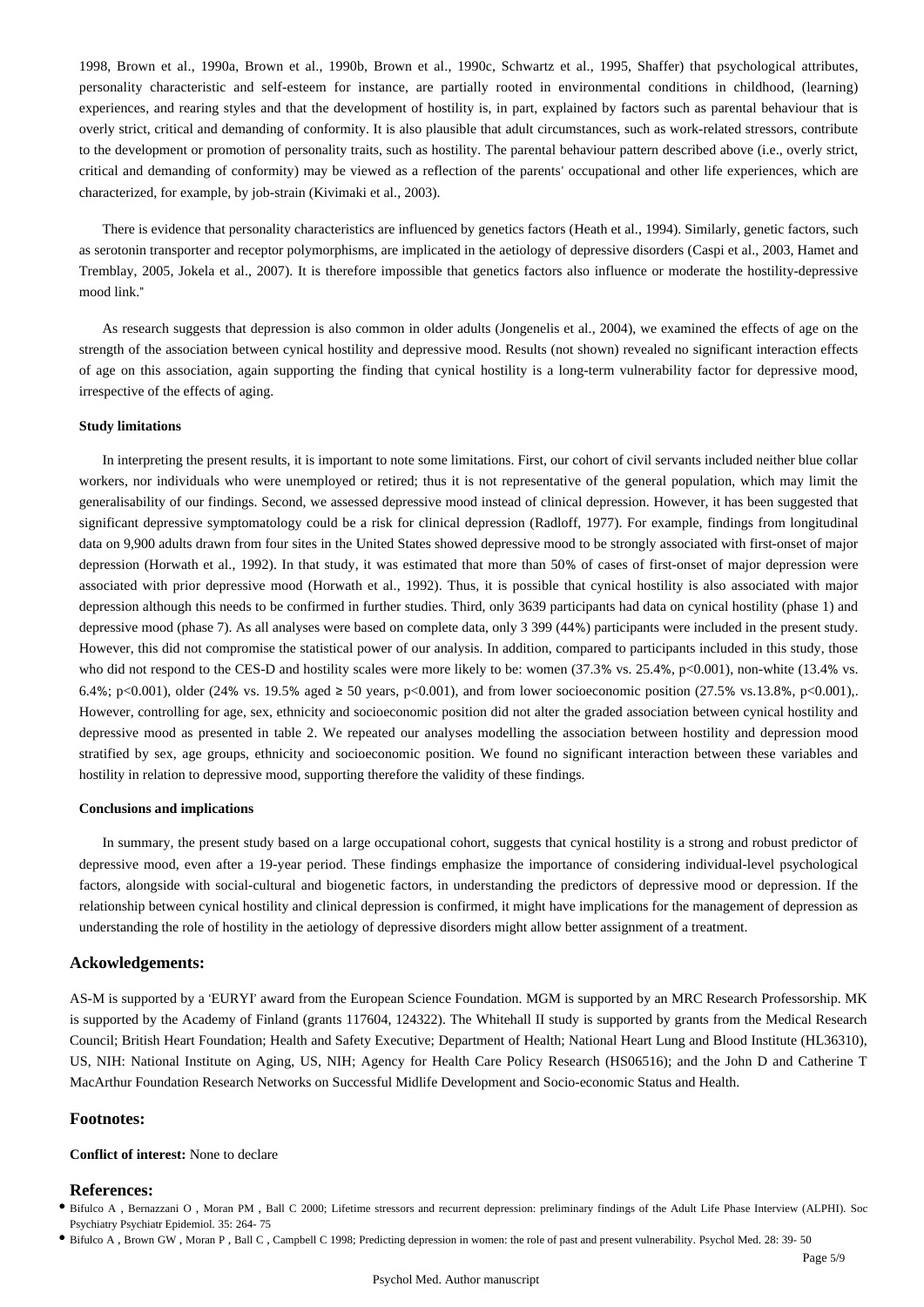- Brown GW , Andrews B , Bifulco A , Veiel H 1990a; Self-esteem and depression. 1. Measurement issues and prediction of onset. Soc Psychiatry Psychiatr Epidemiol. 25: 200  $-9$
- Brown GW , Bifulco A , Andrews B 1990b; Self-esteem and depression. III. Aetiological issues. Soc Psychiatry Psychiatr Epidemiol. 25: 235- 43
- Brown GW , Bifulco A , Veiel HO , Andrews B 1990c; Self-esteem and depression. II. Social correlates of self-esteem. Soc Psychiatry Psychiatr Epidemiol. 25: 225- 34
- Brown GW , Harris TO , Hepworth C , Robinson R 1994; Clinical and psychosocial origins of chronic depressive episodes. II. A patient enquiry. Br J Psychiatry. 165: 457- 65 Caspi A , Sugden K , Moffitt TE , Taylor A , Craig IW , Harrington H , McClay J , Mill J , Martin J , Braithwaite A , Poulton R 2003; Influence of life stress on depression: moderation by a polymorphism in the 5-HTT gene. Science. 301: 386- 9
- Cohen S , Wills TA 1985; Stress, social support, and the buffering hypothesis. Psychol Bull. 98: 310- 57
- Cook WW , Medley DM 1954; Proposed hostility and pharisaic-virtue scales for the MMPI. Journal of Applied Psychology. 38: 414- 418
- Everson SA , Kauhanen J , Kaplan GA , Goldberg DE , Julkunen J , Tuomilehto J , Salonen JT 1997; Hostility and increased risk of mortality and acute myocardial infarction: the mediating role of behavioral risk factors. Am J Epidemiol. 146: 142- 52
- Felsten G 1996; Hostility, stress and symptoms of depression. Personality and Individual Differences. 21: 461- 467
- Hamet P , Tremblay J 2005; Genetics and genomics of depression. Metabolism. 54: 10- 5
- Hardy JD , Smith TW 1988; Cynical hostility and vulnerability to disease: social support, life stress, and physiological response to conflict. Health Psychol. 7: 447- 59
- Hathaway SR , McKinley JC 1943; The Minnesota Multiphasic Personality Schedule. The Minnesota Multiphasic Personality Schedule. 22-
- Heath AC , Cloninger CR , Martin NG 1994; Testing a model for the genetic structure of personality: a comparison of the personality systems of Cloninger and Eysenck. J Pers Soc Psychol. 66: 762- 75
- Heponiemi T , Elovainio M , Kivimäki M , Pulkki L , Puttonen S , Keltikangas-Järvinen L 2006; The longitudinal effects of social support and hostility on depressive tendencies. Social Science & Medicine. 63: 1374- 1382
- Horwath E , Johnson J , Klerman GL , Weissman MM 1992; Depressive symptoms as relative and attributable risk factors for first-onset major depression. Archives of General Psychiatry. 49: 817- 823
- Johnson SL , Winett CA , Meyer B , Greenhouse WJ , Miller I 1999; Social support and the course of bipolar disorder. J Abnorm Psychol. 108: 558- 66
- Jokela M , Keltikangas-Jarvinen L , Kivimaki M , Puttonen S , Elovainio M , Rontu R , Lehtimaki T 2007; Serotonin receptor 2A gene and the influence of childhood maternal nurturance on adulthood depressive symptoms. Arch Gen Psychiatry. 64: 356- 60
- Jongenelis K , Pot AM , Eisses AMH , Beekman ATF , Kluiter H , Ribbe MW 2004; Prevalence and risk indicators of depression in elderly nursing home patients: the AGED study. Journal of Affective Disorders. 83: 135- 142
- Kendler KS , Gatz M , Gardner CO , Pedersen NL 2006; Personality and major depression: a Swedish longitudinal, population-based twin study. Arch Gen Psychiatry. 63: 1113- 20
- Kendler KS , Karkowski LM , Prescott CA 1999; Causal relationship between stressful life events and the onset of major depression. Am J Psychiatry. 156: 837- 41
- Kivimaki M , Elovainio M , Kokko K , Pulkkinen L , Kortteinen M , Tuomikoski H 2003; Hostility, unemployment and health status: testing three theoretical models. Soc Sci Med. 56: 2139- 52
- Mathers CD , Loncar D 2006; Projections of global mortality and burden of disease from 2002 to 2030. PLoS Med. 3: e442-
- McCrae RR , Costa PT Jr 1994; The Stability of Personality: Observations and Evaluations. Current Directions in Psychological Science. 3: 173- 175
- McCrae RR , Costa PT Jr 1987; Validation of the five-factor model of personality across instruments and observers. J Pers Soc Psychol. 52: 81- 90
- $\bullet$  Miller TQ, Smith TW, Turner CW, Guijarro ML, Hallet AJ 1996; A meta-analytic review of research on hostility and physical health. Psychol Bull. 119: 322-48
- Moussavi S , Chatterji S , Verdes E , Tandon A , Patel V , Ustun B 2007; Depression, chronic diseases, and decrements in health: results from the World Health Surveys. Lancet. 370: 851- 8
- Painuly N , Sharan P , Mattoo SK 2005; Relationship of anger and anger attacks with depression. European Archives of Psychiatry and Clinical Neuroscience. 255: 215- 222
- Radloff LS 1977; The CES-D Scale: A Self-Report Depression Scale for Research in the General Population. Applied Psychological Measurement. 1: 385-
- Schwartz JE , Friedman HS , Tucker JS , Tomlinson-Keasey C , Wingard DL , Criqui MH 1995; Sociodemographic and psychosocial factors in childhood as predictors of adult mortality. Am J Public Health. 85: 1237- 45
- Shaffer DR Social and personality development. Brooks/Cole; Monterey, Calif
- Smith TW 1992; Hostility and health: current status of a psychosomatic hypothesis. Health Psychol. 11: 139- 50
- Smith TW , Frohm KD 1985; What's so unhealthy about hostility? Construct validity and psychosocial correlates of the Cook and Medley Ho scale. Health Psychol. 4: 503- 20
- Stansfeld S , Marmot M 1992a; Deriving a survey measure of social support: the reliability and validity of the Close Persons Questionnaire. Soc Sci Med. 35: 1027- 35
- Stansfeld SA , Marmot MG 1992b; Social class and minor psychiatric disorder in British Civil Servants: a validated screening survey using the General Health Questionnaire. Psychol Med. 22: 739- 49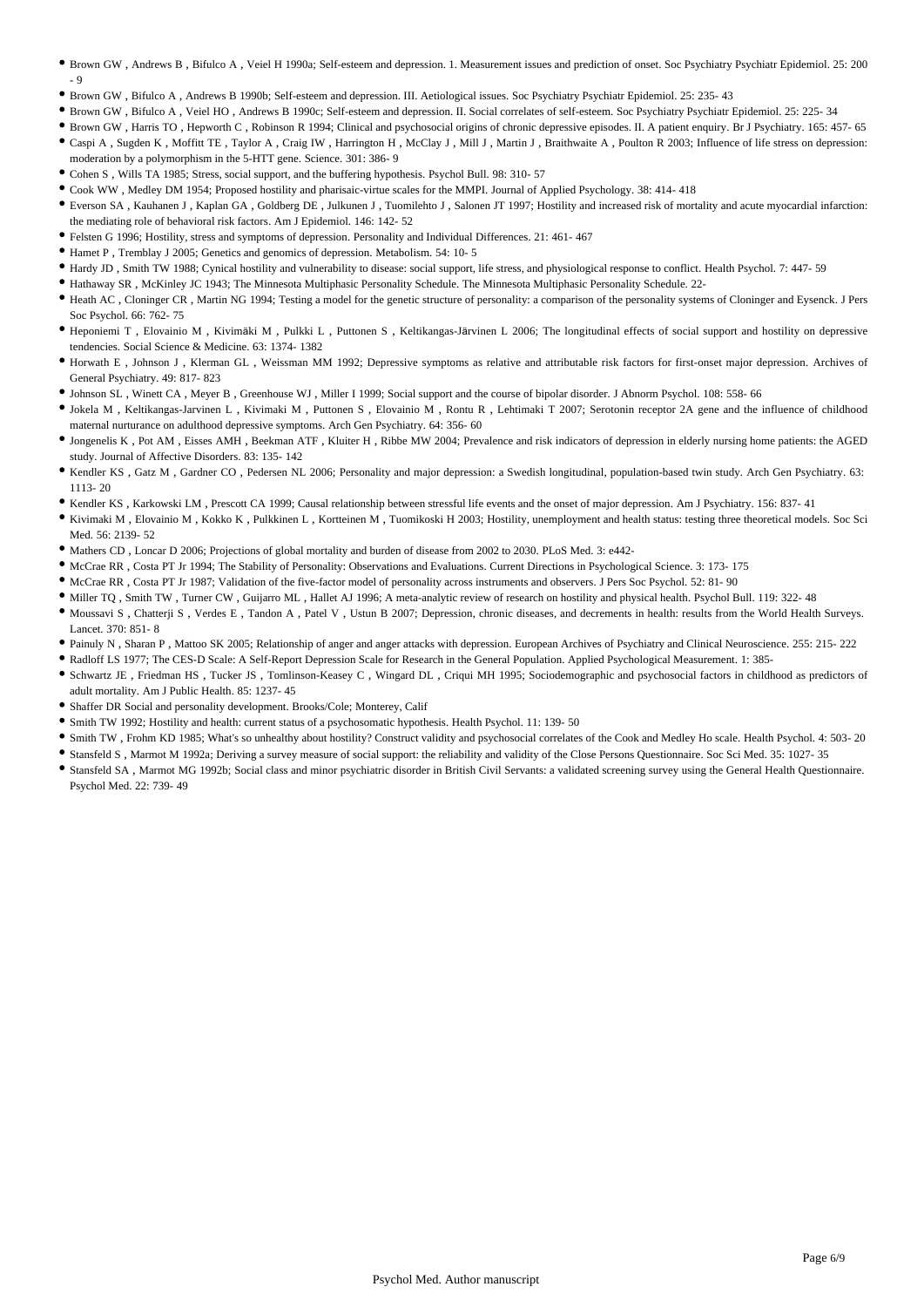## **Table 1**

Bivariate associations of sample characteristics at baseline (phase 1) with cynical hostility score levels (phase 1) and depressive mood (phase 7),  $n=3399^{\dagger}$ .

|                                   |           | <b>Hostility score levels (quartiles)</b> |                |                         |         | <b>Depressive mood</b> |           |           |  |
|-----------------------------------|-----------|-------------------------------------------|----------------|-------------------------|---------|------------------------|-----------|-----------|--|
|                                   |           | $\overline{2}$                            | 3 <sup>1</sup> | $\overline{\mathbf{4}}$ |         |                        |           |           |  |
|                                   | Lowest    |                                           |                | <b>Highest</b>          | p value | $\mathbf{N}\mathbf{o}$ | Yes       | p value   |  |
| Sex                               |           |                                           |                |                         | 0.218   |                        |           | < 0.001   |  |
| Male                              | 689(26.8) | 682(26.5)                                 | 693(27.0)      | 506(19.7)               |         | 2222(86.5)             | 348(13.5) |           |  |
| Female                            | 221(26.7) | 240(29.0)                                 | 231(27.9)      | 137(16.5)               |         | 664(80.1)              | 165(19.9) |           |  |
| Age in years                      |           |                                           |                |                         | < 0.001 |                        |           | < 0.001   |  |
| $35 - 40$                         | 303(25.0) | 295(24.4)                                 | 365(30.2)      | 247(20.4)               |         | 988(81.7)              | 222(18.3) |           |  |
| $40 - 45$                         | 236(26.1) | 243(27.5)                                 | 246(27.8)      | 160(18.1)               |         | 760(85.9)              | 125(14.1) |           |  |
| $45 - 50$                         | 167(25.7) | 192(29.5)                                 | 168(25.8)      | 123(18.9)               |         | 569(87.5)              | 81(12.5)  |           |  |
| $50 - 55$                         | 204(31.2) | 192(29.4)                                 | 145(22.2)      | 113(17.3)               |         | 569(87.0)              | 85(13.0)  |           |  |
| <b>SEP</b>                        |           |                                           |                |                         | < 0.001 |                        |           | < 0.001   |  |
| High                              | 357(30.4) | 370(31.5)                                 | 286(24.4)      | 160(13.6)               |         | 1053(89.8)             | 120(10.2) |           |  |
| Middle                            | 452(25.2) | 471(26.2)                                 | 510(28.4)      | 362(20.2)               |         | 1510(84.1)             | 285(15.9) |           |  |
| Low                               | 101(23.1) | 81(18.8)                                  | 128(29.7)      | 121(28.1)               |         | 323(74.9)              | 108(25.1) |           |  |
| Ethnicity                         |           |                                           |                |                         | < 0.001 |                        |           | < 0.001   |  |
| White                             | 877(27.4) | 894(27.9)                                 | 871(27.2)      | 562(17.5)               |         | 2750(85.8)             | 454(14.2) |           |  |
| Other                             | 33(16.9)  | 28(14.4)                                  | 53(27.2)       | 81(41.5)                |         | 136(69.7)              | 59(30.3)  |           |  |
| <b>BMI</b>                        |           |                                           |                |                         | < 0.001 |                        |           | 0.778     |  |
| <19.9                             | 59(29.9)  | 68(34.5)                                  | 42(21.3)       | 28(14.2)                |         | 157(79.7)              | 40(20.3)  |           |  |
| $20 - 24.9$                       | 524(27.4) | 520(27.2)                                 | 549(28.7)      | 318(16.6)               |         | 1631(85.3)             | 280(14.7) |           |  |
| $25 - 29.9$                       | 298(25.9) | 302(26.3)                                 | 287(25.0)      | 262(22.8)               |         | 990(86.2)              | 159(13.8) |           |  |
| $>30$                             | 49(24.5)  | 42(21.0)                                  | 58(29.0)       | 51(25.5)                |         | 155(77.5)              | 45(22.5)  |           |  |
| Smoking status                    |           |                                           |                |                         | 0.176   |                        |           | 0.296     |  |
| Never smoker                      | 462(27.0) | 472(27.6)                                 | 459(26.8)      | 317(18.5)               |         | 1450(84.8)             | 260(15.2) |           |  |
| Ex smoker                         | 322(27.1) | 329(27.6)                                 | 316(26.6)      | 223(18.7)               |         | 1030(86.6)             | 160(13.4) |           |  |
| Current smoker                    | 126(25.3) | 121(24.2)                                 | 149(29.9)      | 103(20.6)               |         | 406(81.4)              | 93(18.6)  |           |  |
| Heavy alcohol use                 |           |                                           |                |                         | 0.112   |                        |           | $< 0.001$ |  |
| $\rm No$                          | 131(27.2) | 112(23.2)                                 | 128(26.6)      | 111(23.0)               |         | 382(79.3)              | 100(20.7) |           |  |
| Yes                               | 779(26.7) | 810(27.8)                                 | 796(27.3)      | 532(18.2)               |         | 2504(85.8)             | 413(14.2) |           |  |
| Exercise                          |           |                                           |                |                         | 0.508   |                        |           | < 0.001   |  |
| $\geq$ 1.5 h/week                 | 620(26.9) | 623(27.0)                                 | 645(28.0)      | 419(18.2)               |         | 1999(86.6)             | 308(13.4) |           |  |
| $< 1.5$ h/week                    | 290(26.6) | 299(27.4)                                 | 279(25.5)      | 224(20.5)               |         | 887(81.2)              | 205(18.8) |           |  |
| Antidepressants medication intake |           |                                           |                |                         | 0.007   |                        |           | < 0.001   |  |
| No                                | 902(26.9) | 914(27.3)                                 | 909(27.1)      | 628(18.7)               |         | 2857(85.2)             | 496(14.8) |           |  |
| Yes                               | 8(17.4)   | 8(17.4)                                   | 15(32.6)       | 15(32.6)                |         | 29(63.0)               | 17(37.0)  |           |  |
| Common mental disorder            |           |                                           |                |                         | < 0.001 |                        |           | $< 0.001$ |  |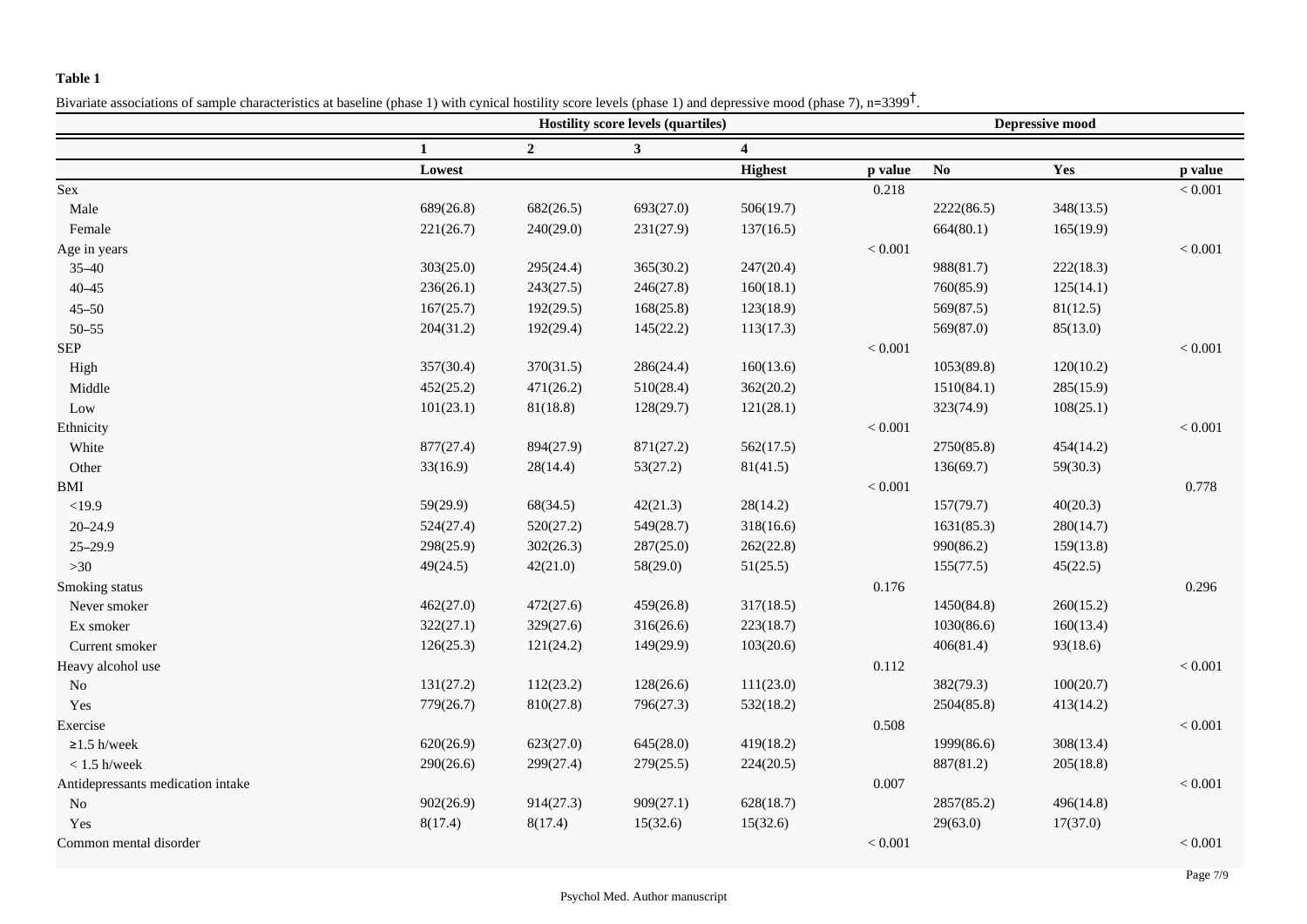| No                          | 767(31.3) | 694(28.2) | 619(25.2) | 378(15.4) |                | 2193(89.2) | 265(10.8) |                |
|-----------------------------|-----------|-----------|-----------|-----------|----------------|------------|-----------|----------------|
| Yes                         | 14(15.2)  | 228(24.2) | 305(32.4) | 265(28.2) |                | 693(73.6)  | 248(26.4) |                |
| Stressful life events       |           |           |           |           | ${}_{< 0.001}$ |            |           | ${}< 0.001$    |
| None                        | 330(34.2) | 247(25.6) | 244(25.3) | 145(15.0) |                | 864(89.4)  | 102(10.6) |                |
| One                         | 294(25.4) | 349(30.2) | 321(27.8) | 192(16.6) |                | 1006(87.0) | 150(13.0) |                |
| Two & more                  | 286(22.4) | 326(25.5) | 359(28.1) | 306(24.0) |                | 1016(79.6) | 261(20.4) |                |
| Confiding/emotional support |           |           |           |           | ${}_{< 0.001}$ |            |           | ${}_{< 0.001}$ |
| Low                         | 244(23.3) | 269(25.7) | 308(29.5) | 224(21.4) |                | 852(81.5)  | 193(18.5) |                |
| Middle                      | 348(26.9) | 329(25.4) | 372(28.8) | 244(18.9) |                | 1105(85.5) | 188(14.5) |                |
| High                        | 318(30.0) | 324(30.5) | 244(23.0) | 175(16.5) |                | 929(87.6)  | 132(12.4) |                |
|                             |           |           |           |           |                |            |           |                |

† Data are number (%)

## **Table 2**

Association of hostility (phase 1) with depressive mood (phase 7), n of depressive participants/n all participants = 513/3399.

|                                                                                     |      | Depressive mood at phase 7 predicted by |           |                                |  |  |
|-------------------------------------------------------------------------------------|------|-----------------------------------------|-----------|--------------------------------|--|--|
|                                                                                     |      | <b>Cynical hostility</b>                |           | Cynical distrust $\pm$         |  |  |
|                                                                                     | OR   | 95% CI                                  | <b>OR</b> | 95% CI                         |  |  |
| Model 1 (Unadjusted model)                                                          |      |                                         |           |                                |  |  |
| Lowest quartile                                                                     |      | Ref                                     |           | ref                            |  |  |
| Middle lowest                                                                       | 1.55 | $(1.11-2.15)^{**}$                      | 1.06      | $(0.79 - 1.42)$                |  |  |
| Middle highest                                                                      | 2.91 | $***$<br>$(2.15 - 3.94)$                | 1.65      | $***$<br>$(1.28 - 2.12)$       |  |  |
| Highest quartile                                                                    | 5.09 | $***$<br>$(3.75 - 6.91)^{x}$            | 3.14      | $(2.42 - 4.08)^{4}$            |  |  |
| Model 2 (adjusted for sex, age, ethnicity, SEP)                                     |      |                                         |           |                                |  |  |
| Lowest quartile                                                                     |      | Ref                                     |           | ref                            |  |  |
| Middle lowest                                                                       | 1.58 | $(1.14 - 2.20)$                         | 1.04      | $(0.77 - 1.40)$                |  |  |
| Middle highest                                                                      | 2.78 | $(2.05 - 3.77)^T$                       | 1.58      | $(1.22 - 2.05)$ <sup>***</sup> |  |  |
| Highest quartile                                                                    | 4.66 | $***$<br>$(3.41 - 6.36)$                | 2.80      | $(2.14 - 3.67)$                |  |  |
| Model 3 (Model 2 + BMI, alcohol consumption, physical activity)                     |      |                                         |           |                                |  |  |
| Lowest quartile                                                                     |      | ref                                     |           | ref                            |  |  |
| Middle lowest                                                                       | 1.59 | $(1.14 - 2.20)^{**}$                    | 1.06      | $(0.79 - 1.43)$                |  |  |
| Middle highest                                                                      | 2.84 | $***$<br>$(2.09 - 3.86)^{4}$            | 1.61      | $(1.24 - 2.08)$ <sup>***</sup> |  |  |
| Highest quartile                                                                    | 4.74 | $***$<br>$(3.47 - 6.48)$                | 2.85      | $(2.17 - 3.74)$                |  |  |
| Model 4 a (Model 3 + stressful life events, confiding/emotional support at phase 1) |      |                                         |           |                                |  |  |
| Lowest quartile                                                                     |      | ref                                     |           | ref                            |  |  |
| Middle lowest                                                                       | 1.52 | $(1.09 - 2.12)$                         | 0.99      | $(0.73 - 1.34)$                |  |  |
| Middle highest                                                                      | 2.59 | ***<br>$(1.91 - 3.53)$                  | 1.49      | $(1.15-1.94)$                  |  |  |